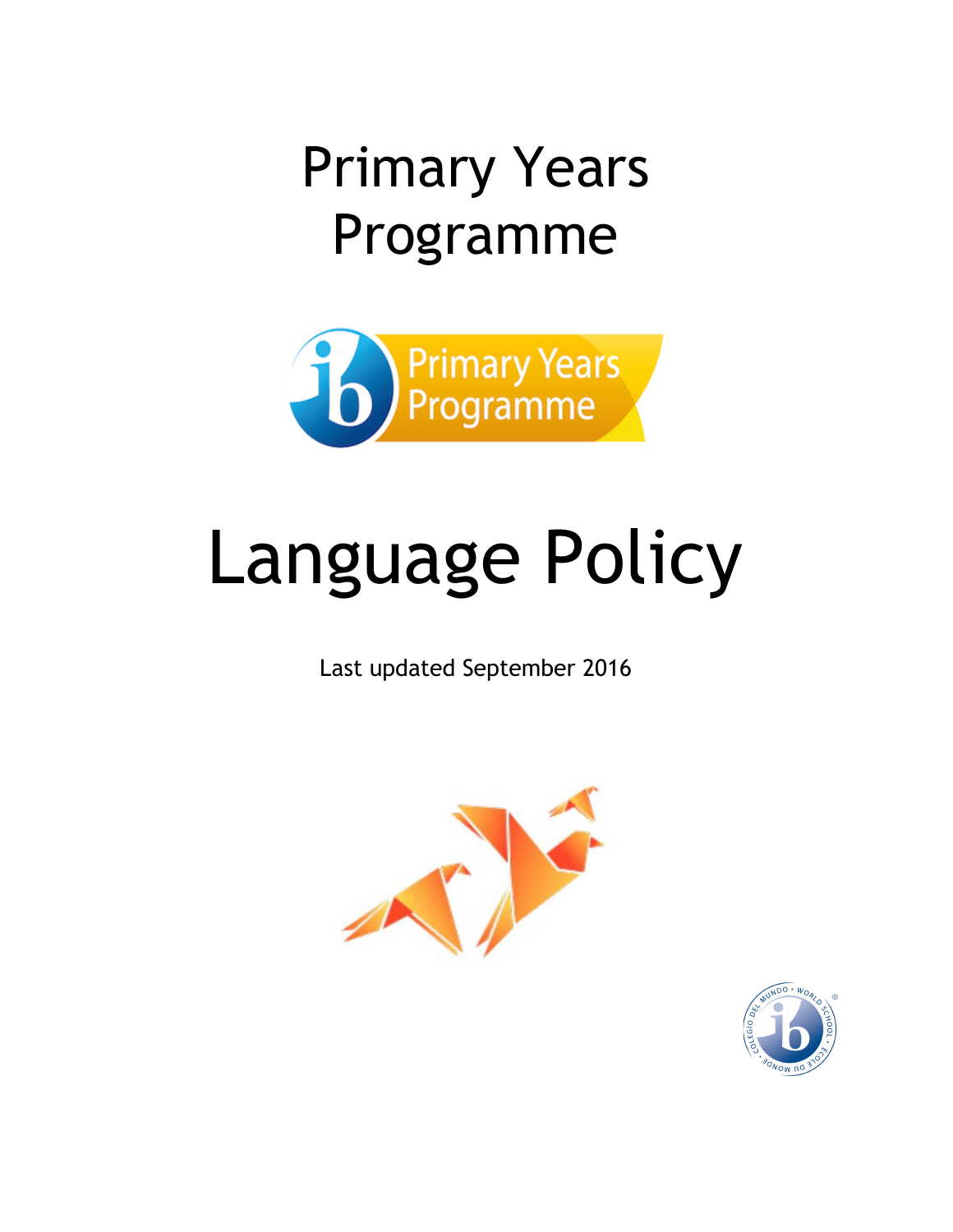**ISE Mission** – who we are and what we do

- develop inquirers, communicators, risk-takers and leaders;
- provide an environment of creativity, innovation and care;
- foster intercultural understanding and respect;
- empower students to implement positive change in the face of future challenges

**Our Core Values** – the qualities that must be in place and actively followed in order for ISE to accomplish its Mission. In all that we do, we value –

- care and compassion We believe that we have an obligation to listen thoughtfully to others, to consider their points of view and to treat them with kindness and empathy;
- the pursuit of high quality We set high but realistic standards for everything at ISE. We regularly assess how we are progressing towards those standards and constantly seek to improve. We encourage asking, "How can we do that better the next time?";
- inquiry-based learning "Why?" is our favorite question. We see ourselves as life-long learners, and developing a joy of learning is essential to what we do;
- taking action We are committed to making a difference. Therefore we work hard to connect learning to service. We look beyond ourselves and seek to make genuine, positive changes in the world around us.

**Our Vision** – ISE is internationally recognized as a school that develops and empowers future innovators and leaders.

The core of the International Baccalaureate programs is the **IB Learner Profile** and the International School of Estonia (ISE) celebrates the promotion of these student attributes:

- Inquirer Acquires skills for purposeful, constructive research;
- Thinker Applies thinking skills critically and creatively to solve complex problems;
- Communicator Receives and expresses ideas in more than one language including the language of mathematical symbols;
- Risk-taker Approaches unfamiliar situations with confidence;
- Principled Displays integrity, honesty and a sense of fairness and justice;
- Caring Develops a sense of personal commitment to action and service;
- Open-minded Respects the views, values and traditions of other individuals and cultures and is accustomed to seeking and considering a range of points of view;
- Balanced Understands physical, mental and personal well-being;
- Reflective Analyzes own strength and weaknesses.

ISE, in support of the IB Learner Profile and our IB curriculum, also champions the aims and goals of the International Baccalaureate Mission.

The International Baccalaureate® aims to develop inquiring, knowledgeable and caring young people who help to create a better and more peaceful world through intercultural understanding and respect.

To this end the organization works with schools, governments and international organizations to develop challenging programmes of international education and rigorous assessment.

These programmes encourage students across the world to become active, compassionate and lifelong learners who understand that other people, with their differences, can also be right.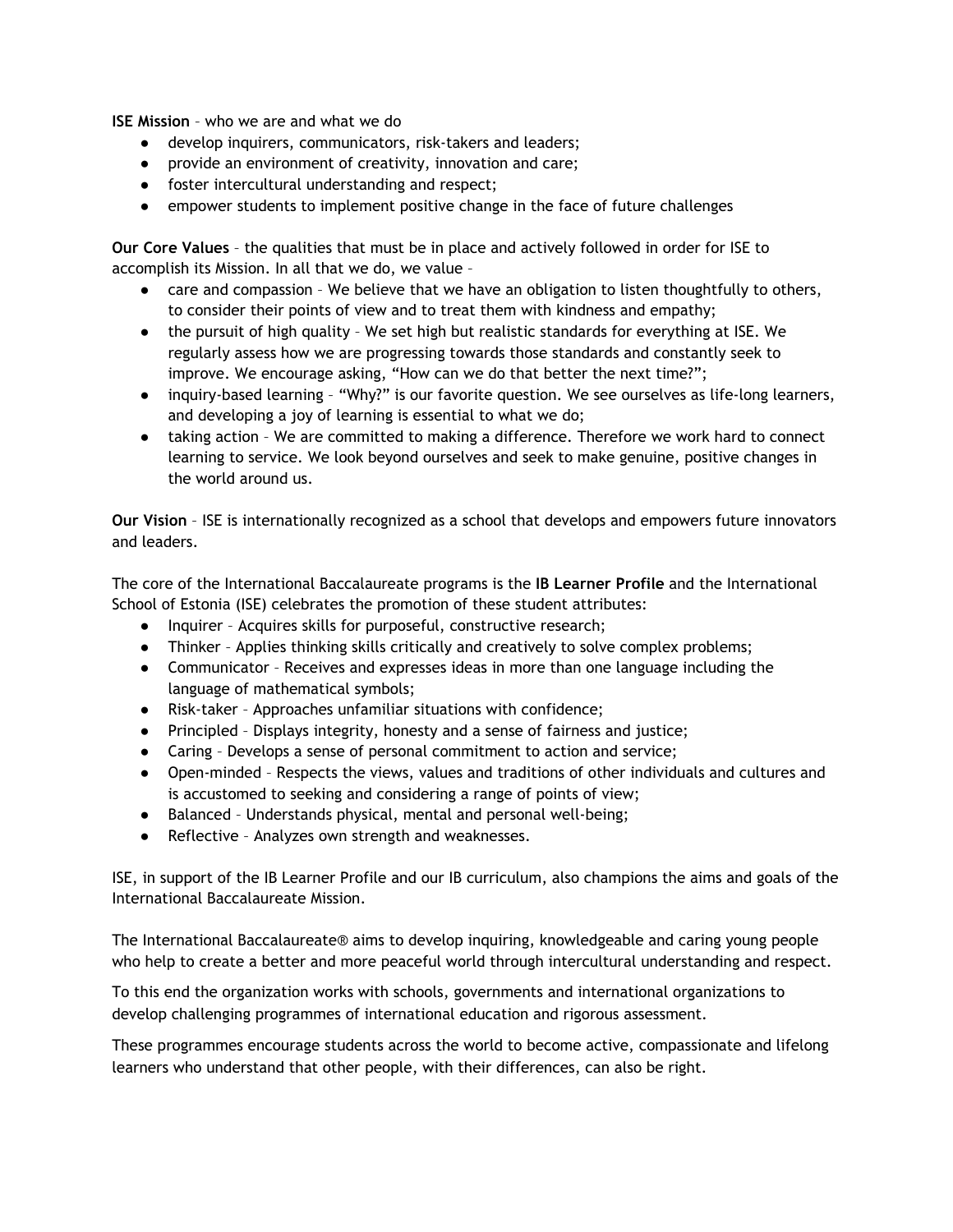#### **Statement of Philosophy**

English is the official language of ISE. Acknowledging that language is central to thinking and to inquiry, ISE commits to the whole-language approach to teaching where all teachers are language teachers. We aim to develop the language competence of all students in all subject groups through various activities which form interdisciplinary communication: reading, writing, speaking, and listening. Students will develop the ability to read, understand, and respond to all types of texts and terminology.

Through a process-based approach, students are encouraged to take responsibility for their learning of language. Students will communicate in a variety of forms for a range of purposes and be assessed utilizing the PYP assessment rubrics including projects, written assignments, presentations, creative writing, literary discussions, textual analysis, critical listening and e-portfolios.

Through participation in the academic programs at ISE, students will be able to:

- further their understanding of the studied language and to explore and enjoy a variety of literature, informational text and culture;
- communicate with clarity, accuracy and imagination;
- develop a capacity to express themselves and respond in a variety of speaking, writing and listening activities, matching style and response to audience and purpose in all PYP subject groups;
- develop skills in using technology in such a way as to enhance communication skills.

#### **Teaching languages in the PYP**

IBO [states](http://www.ibo.org/programmes/primary-years-programme/what-is-the-pyp/learning-a-languaage/) that from at least the age of 7, all students in the International Baccalaureate® (IB) Primary Years Programme (PYP) have the opportunity to learn more than one language. With this in mind, ISE ensures that students have access to the host country language (Estonian), their mother tongue, and one other foreign language at the school, which is French.

#### **Learning of the Host Country or Regional Language and Culture.**

ISE seeks ways to increase Estonian language and cultural learning opportunities. To this end, Estonian Language course is offered to native Estonian speakers from grades 2 to 5. The course is offered twice per week. Estonian culture class, which is not a language class is offered to all PYP students once every other week.

#### **Support for Mother Tongues**

ISE is an English medium school, but our students speak a wide range of languages. Obviously, it is not possible to offer classes in all these languages. However, because educational research makes clear that those students who maintain their mother tongue will have better access to learning when working in a second or third language, it is important that we strive to provide the opportunity for students to access their first, or mother tongue, languages.

#### Creating a Mother Tongue Class